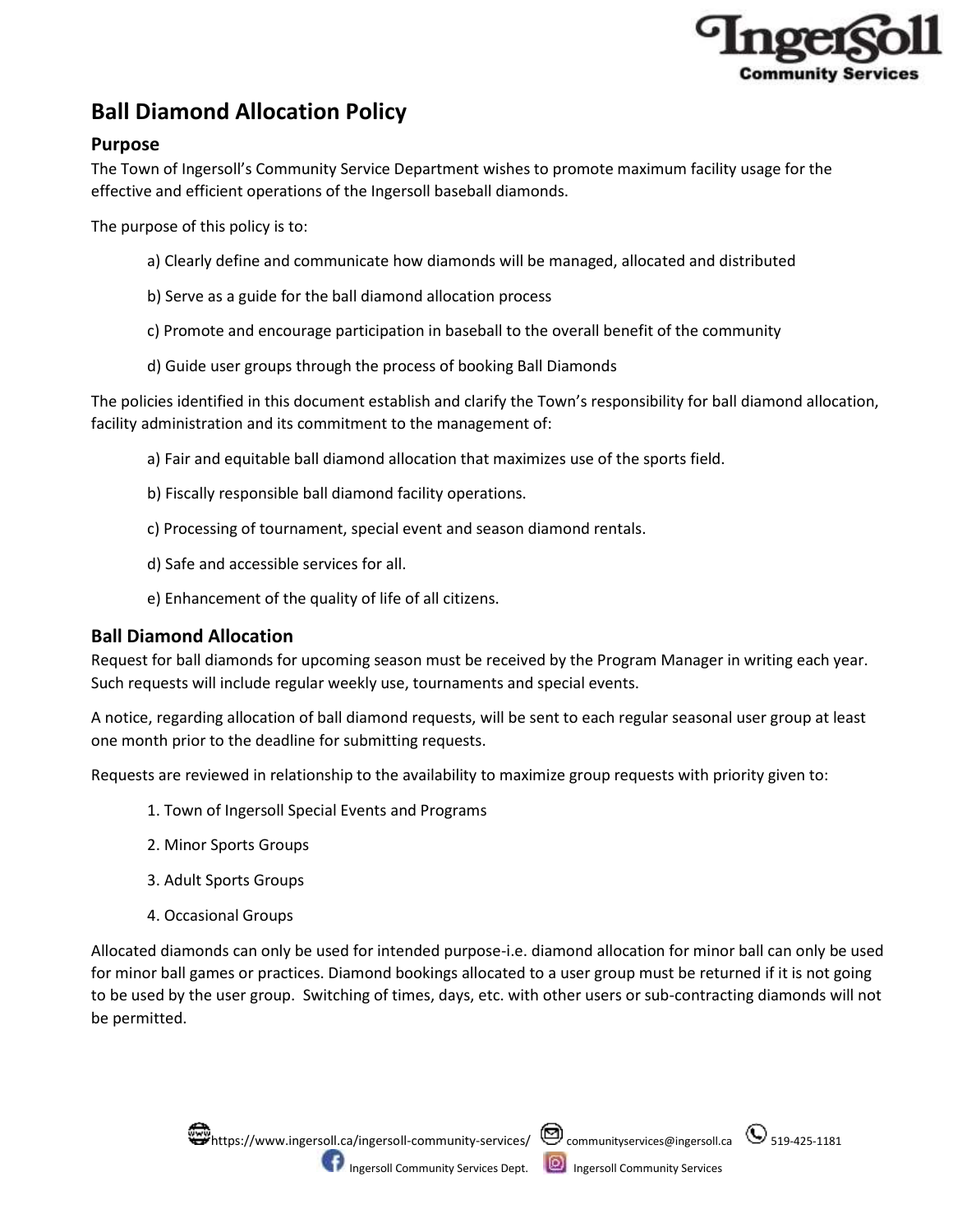

Valid request for change from any regular user group may not always be accommodated as requested. It is recognized that it is advantageous to maintain a reasonable amount of consistency in diamond time schedule from year to year and therefore due consideration will be given to the allocation of diamonds according to previous years. With that said just because a regular user may have historically had particular diamond times does not mean that they own that diamond time. Changes to diamond allocations shall be based on significant changes to registration levels and composition or other emerging trends and needs.

Definitions:

1) Minor Sports Group: child and youth minor group's organizations primarily for children less than 19 years of age

2) Adult Sports Group: members over the age of 19 years of age which participate in adult sport leagues.

3) Regular User Group: All groups/organizations/individuals renting diamonds on a weekly basis.

4) Occasional User Group: Rental groups which book diamonds occasionally. I.e. not on a regular weekly schedule.

5) Town means the Corporation of the Town of Ingersoll

6) VPCC means the Victoria Park Community Centre

7) Manager means the person(s) in charge of Recreation either by contract or Town employee.

## **Ball Diamond Allocation/information meeting**

All regular season user groups are required to have a contact person, who will be deemed to be their Ball Diamond Convener. It is the responsibility of the convener to communicate schedule changes, cancellations, special requests or other pertinent information on behalf their group to the Program Manager. Information regarding name, address, email and phone number(s) of the group's convener must be submitted with baseball diamond requirements. Include the name, address, email and phone number(s) for billing contact if different.

1. A Ball Diamond Allocation/information meeting will be booked annually for the upcoming Ball season consisting of the following representatives:

i) One member from each regular user group.

ii) Three Town Staff - Director of Community Services, Parks Manager and Program Manager

The purpose of the meeting will be to review the upcoming season: fees, field maintenance, policy changes, questions and concerns etc. Ball diamond packages will be handed out and reviewed. The representatives will be expected not only to represent the needs of their organization, but also to represent the needs and the best interests of the entire community.

2. A Master Schedule of Baseball allocation and contract packages will be confirmed and approved April of each year, by the Program Manager. The Master Schedule and contract packages will be sent to all Baseball diamond Conveners to share with their user groups. A copy will be left at Victoria Park Community Centre.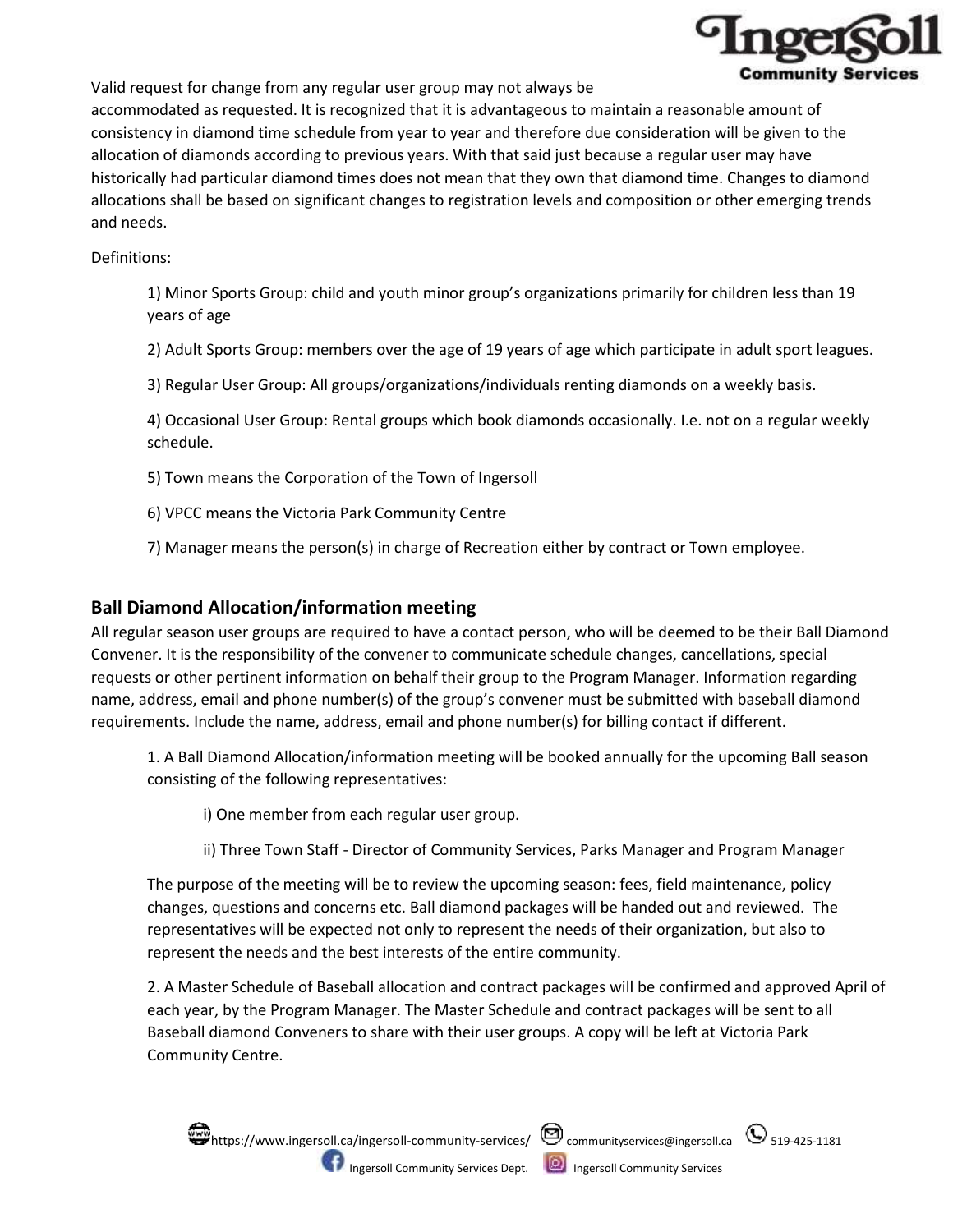

3. It is recognized that changes to the Master Schedule may be required

from time to time. Any changes will be submitted in writing or emailed to the Program Manager outlining the changes and the valid reason for the change. Approval of any changes will be at the sole discretion of the Program Manager. Temporary changes may also be necessary from time to time due to unforeseen circumstances. (I.e. Field condition).

## **Ball Diamond User Group Invoicing**

All regular user groups will be invoiced for all diamond time booked. Review the dates and times on your invoice carefully- if a diamond time is not on your contract it is not booked. In the event of a schedule change, an amendment to the invoice will be made. We require a signed copy of the ball diamond allocation policy prior to the start of the season.

# **Cancellation of Diamond Time**

Regular user groups must provide at least one week (7 days) email written cancellation notice. Cancellation notice must be emailed to the Program Manager by each user group's baseball convener. Notice of less than 7 days will result in charges being levied for diamonds not re-booked at its resale value.

Rainouts cancelled by the user group must be notified to the Program Manager by email within 24 hours of rain out date. (nnadalin@ingersoll.ca).

## **Ball Diamond Cancellations**

The Program and/or Parks Manager may cancel any contracts or portions of contracts where:

- 1. The contract was transferred without approval of the department
- 2. The ball diamond is not being used for the purposes set out in the request
- 3. There has been a breach of the regulations posted in the contract

4. If account for ball diamond rental is in arrears more than thirty (30) days. Any user group or individual whose account with VPCC remains past due at the time the Baseball Diamond Schedule is confirmed for the following season, will not receive any ball diamond allocation time for the upcoming season.

5. The ball diamond requires technical or emergency repairs which cannot be performed at any other time. No diamond fee will be charged.

6. Weather conditions have rendered the condition of the field(s) to be deemed unsafe or unplayable. No diamond fee will be charged.

\* If the Program and/or Parks Manager uses the power to cancel any contracts or portion of contracts, he/she will give notice to the ball diamond convener as soon as possible by whatever means may be available to him/her \*

## **School Groups**

Must negotiate ball diamond contract prior to start of each season which will include scheduling of games and practices around master schedule.

## **Tournaments and Special Events**

Tournament/ Event Schedules are required at the time of ball diamond requests. The deadline for the cancellation of booked tournament/event is 1 week. The contract holder will be responsible for payment of a diamond which cannot be re booked. Cancelled baseball time will first be offered to the seasonal user of that time.



Ingersoll Community Services Dept. **ID** Ingersoll Community Services

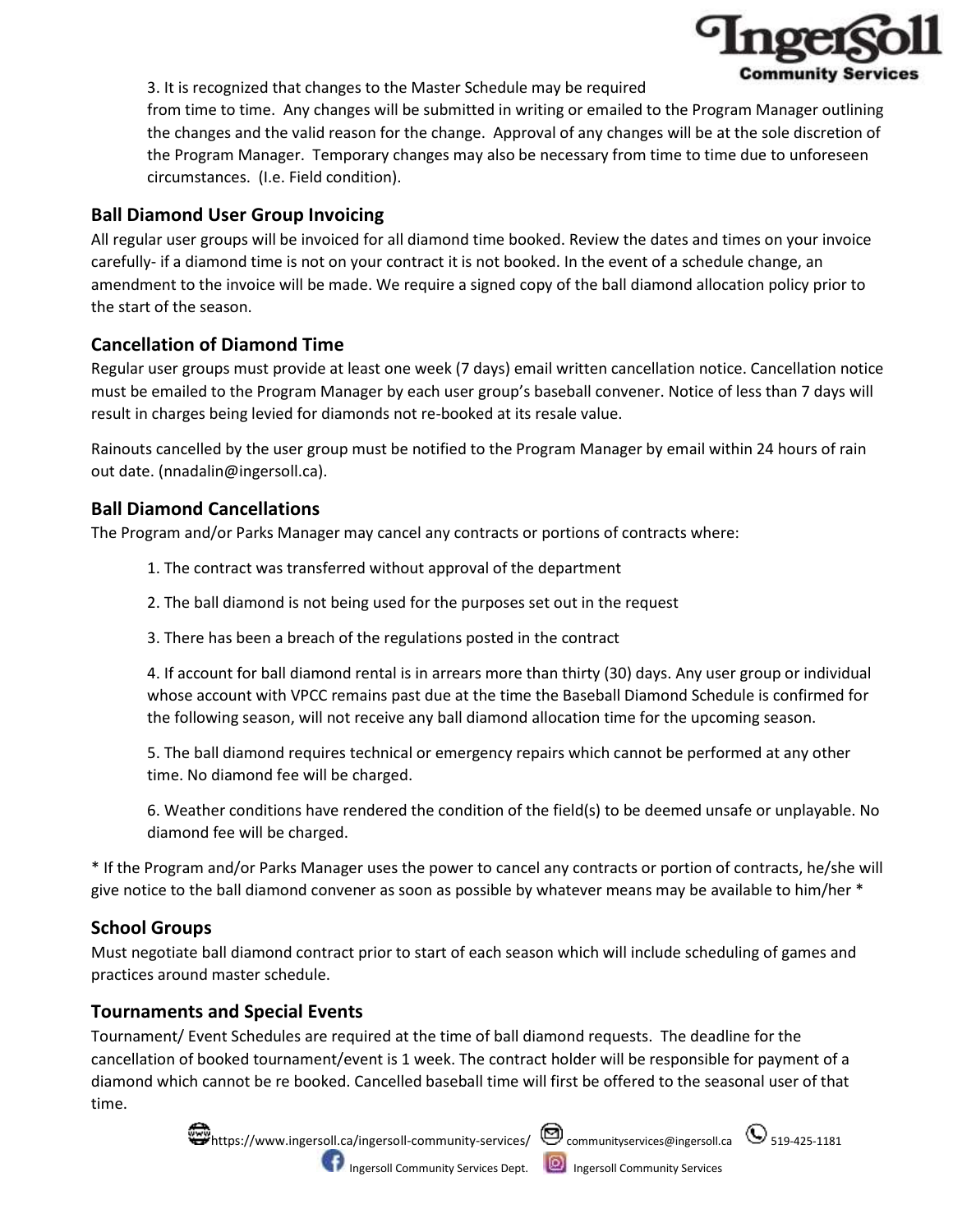

## **New Organization or Emerging Sport**

When reasonable, the Town will recognize a new organization or emerging sport and will make reasonable effort to allocate diamond time to enable it to establish its programs and services in the Town. Recognition and diamond time allocation will occur once the conditions and criteria outlined in this policy are met and if existing users will not be adversely impacted. New organizations/programs will be accommodated only to provide unmet community needs. Where possible, the development of new programs or the expansion of groups should be encouraged to be extensions of organizations already established. (I.e. creating umbrella organizations)

## **Approved Rental Rates**

2020 season. All rates include HST

Lighted field - \$55.00

Non Lighted field - \$45.00

Minor Ball fees - \$9.04

## **Payment**

a) Regular Users- will be invoiced monthly for actual diamond usage.

b) Occasional Users- bookings must be made in person, by phone or email. Payment is due to the operator prior to going on the diamond and a contract will be created for the user to have to verify their booking. If a diamond is not paid in full permission to go on the diamond will not be granted.

# **Standard Hours of Operation/Season**

a) Season- First Monday of May until September 30th (weather permitting)

b) Hours- 7 days a week from 8:00 am to 11:00 pm

## **Alcohol and Smoking**

Alcoholic beverages are not permitted on the any diamond without a special occasion permit. The Town of Ingersoll has a Municipal Alcohol Policy with a zero tolerance for alcohol consumption without proper permits. Non- compliance will result in police being notified and Ball diamond time being suspended

# **Liability insurance**

All user groups that are scheduled through the Town must sign an agreement form and shall obtain and maintain a valid general liability insurance at its own expense, in a form satisfactory to the Town and in an amount of a minimum of Five million dollars (\$5,000,000.00) and provide a copy of the certificate of insurance prior to Ball Diamond use. Such insurance shall be written by an insurer licensed to conduct business in Ontario and shall include the Town of Ingersoll as additional insured with respect to the Renter's operation obligation under this agreement. Failure to satisfactorily meet these conditions relating to insurance shall be deemed a breach of this agreement.

# **Safety**

• Contract holder shall be responsible for the conduct and supervision of all persons using the facility while occupied in the designated dates/times

• Regulations posted are in addition to the conditions set out herein and shall be complied with in the same manner



Ingersoll Community Services Dept. **ID** Ingersoll Community Services